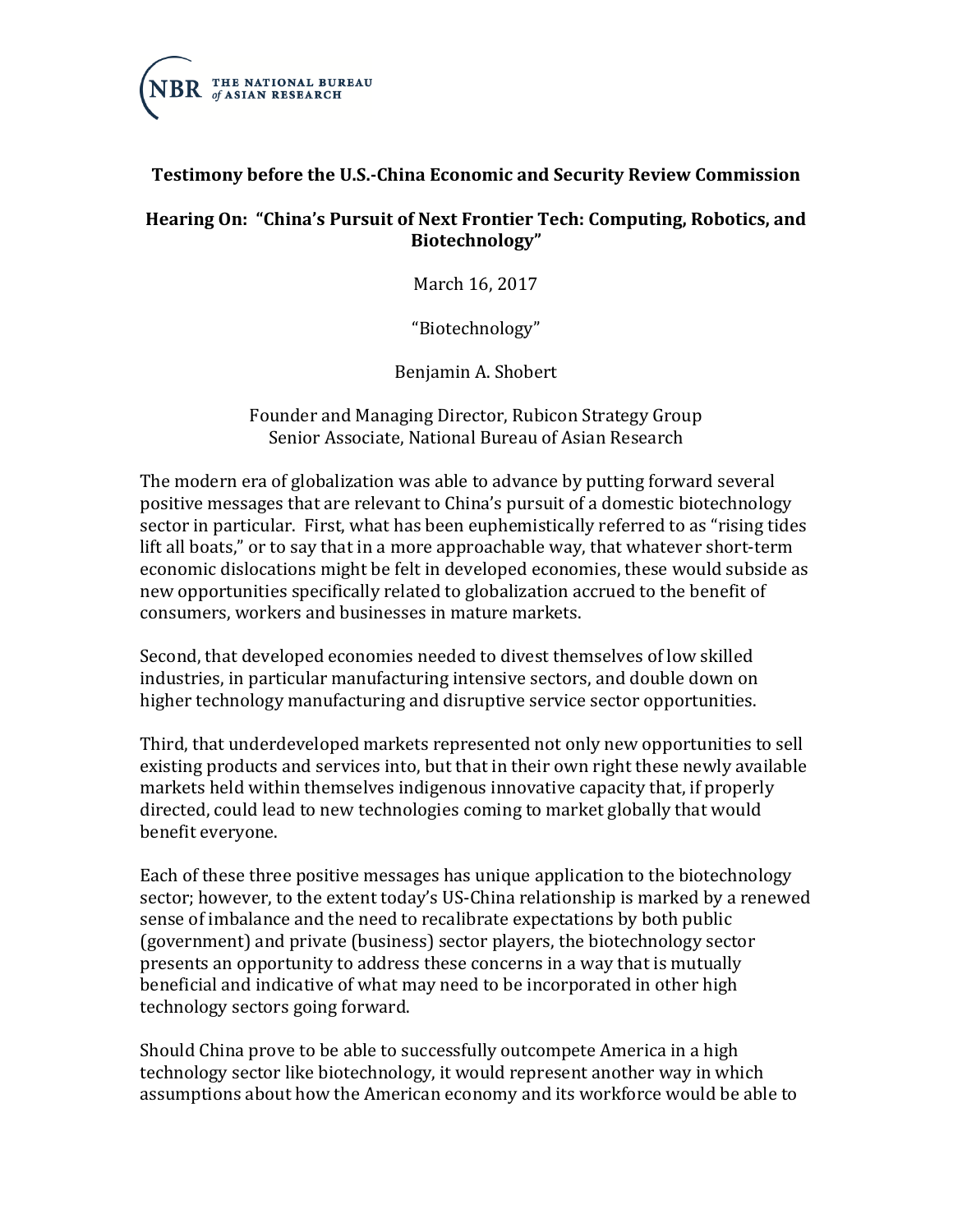compete in today's globalized world have been either overstated, or simply proven to be empty rhetoric. The mounting frustration as economic displacement felt by not only blue collar, vocationally trained workers, but also their white collar, college educated colleagues, has the potential to create additional unhelpful political pressures that would greatly complicate US-China relations. Ensuring America can successfully compete in high technology sectors such as biotechnology is essential to ensure today's globalized world advances.

## **Critical Context**

Properly framing a response to the Commission's questions around China's pursuit of a domestic biotechnology industry requires four initial critical pieces of context that are specific to China's biotechnology sector. First, the very unique intersection between matters of China's healthcare economy with China's industrial policy. While China's pursuit of a biotechnology sector can be partially understood through the same lens as other high technology industries, there are peculiar matters specific to healthcare access, affordability and quality that will be equally, if not more, animating features in what drives China's policy makers as they craft policies specific to biotechnology. It is helpful to think of China's pursuit of a biotechnology sector as running along parallel tracks where one track is focused on the country's desire to develop domestic high technology champions in areas that employ skilled labor, while the other track is focused on the development of a domestic biotechnology sector that ensures cost effective access to basic medicines and therapies. As is often the case with China's policy making agencies, the stated intentions at the central government level are subject to wide interpretations at the sub-national level, which in the case of biotechnology makes for particularly diverse operating environments where these two tracks are communicated to industry in ways that are at best confusing, and at worst work at cross purposes with one another.

What should be said is that China's healthcare access, affordability and quality challenges are of paramount concern to China's policy makers, and that the bulk of China's policy making and regulatory power will continue to be directed towards endeavors that help address these concerns. These two tracks have the potential to cross in situations where China chooses to emphasize a particular therapy as essential to the country's healthcare system, and develop a domestic player capable of delivering the therapy at a cost the Chinese healthcare economy can afford to pay, at the disadvantage of a foreign company. To date, concerns over this type of intentional policy making apparatus have not been born out as China has been careful to ensure that it avoids crossing the sort of line that India did with compulsory licensing, which has had negative impact on multinational biotechnology companies willingness to invest in R&D capabilities in India. What can be said is that the trade of volume for aggressive price reductions has become a clear policy making tool by the Chinese government that has tempered MNC's unbridled enthusiasm about their respective upside potential in China.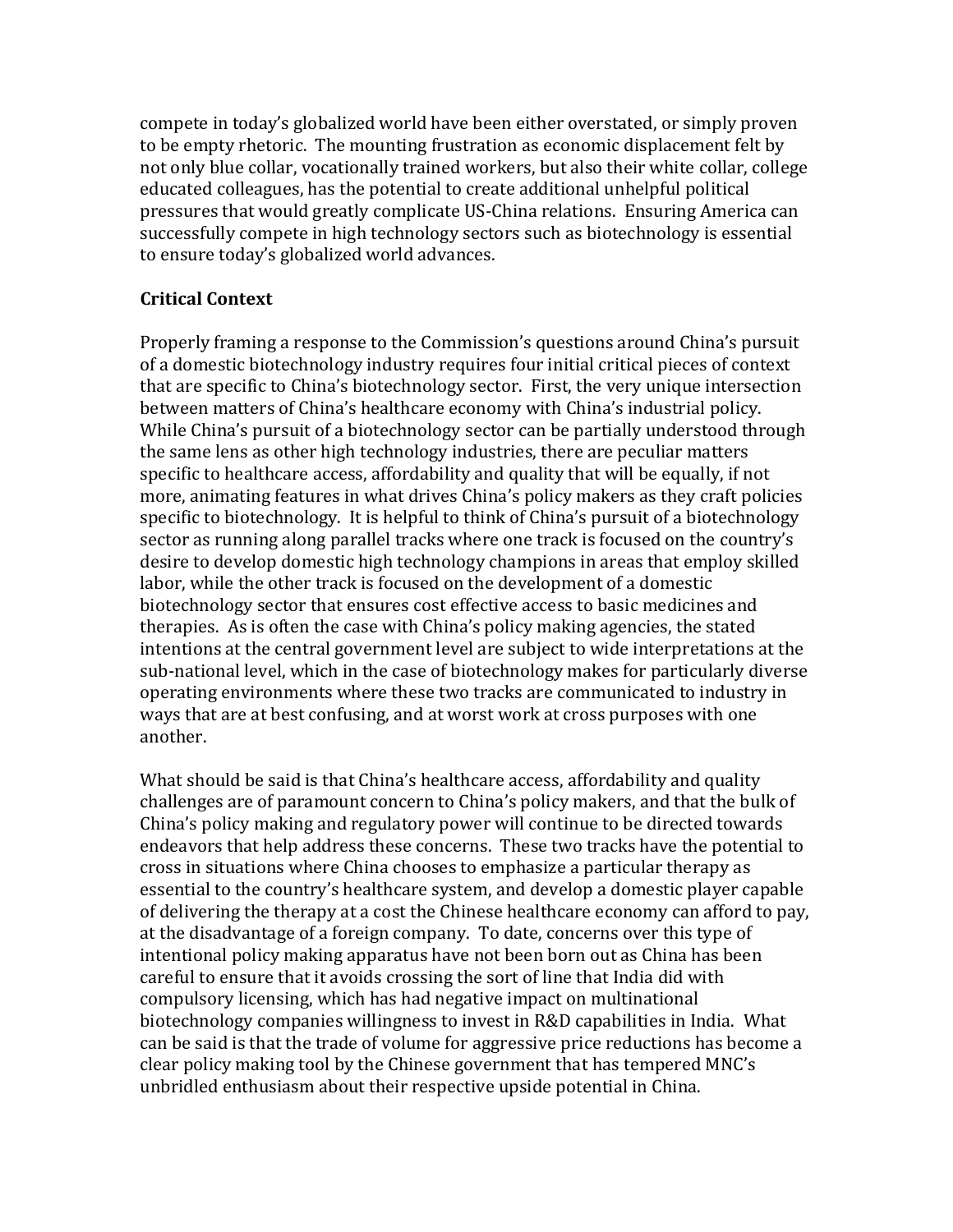The second piece of critical context is that the biotechnology sector requires a very unique ecosystem in order to incubate innovation and scale it commercially. There are reasons to believe China may struggle to build out the various elements that are specific to biotechnology. There are at least six conditions required for a domestic biotechnology sector to take root: government incentives and funding for basic science, regulatory frameworks that address the long gestation periods for biotechnology to be developed and commercialized, talent in the form of both scientists and commercial specialists, a robust linkage between government, academia and the private sector, a vibrant venture capital space, and a national reimbursement system (whether public, private, or some combination of both) that rewards all of the stakeholders for innovation.<sup>1</sup> While China has made meaningful progress on each of these fronts, the country still suffers from very specific problems around regulatory systems that do not adequately facilitate innovation, a reimbursement environment that definitely does not reward risk taking, and a particularly poor linkage between academia and commercial sector players.2 Much of what constitutes government biotechnology incentives in China remains focused on "digging holes and pouring concrete." That is to say, Chinese policy making specific to biotechnology still elevates spending on new biotechnology industrial parks with the entire associated infrastructure, as opposed to levels of direct subsidization on core R&D activities – often referred to as "bench science" - that would compare to what the United States spends through the National Institute of Health (NIH). Biotechnology innovation is inherently reliant on early-stage, very high-risk R&D, which requires a mature ecosystem in order to scale and generate returns to both public and private sector stakeholders.

The third contextual element is that China's pursuit of a domestic biotechnology sector may well indicate the limits of its particular centralized economic planning capability. Biotechnology does not easily line up with those other high technology sectors such as clean-technology and semiconductors where China has been able to become a globally disruptive force. A helpful way to think of high technology areas where China has been most successful is in those areas that had already transitioned from bench science to application engineering, and in areas where process innovation (doing more manufacturing faster and at greater scale than in developed markets), has been most impactful.<sup>3</sup> The seminal study of whether Asia's national economic development model in general works specifically in biotechnology is Joseph Wong's book *Betting on Biotech: Innovation and the Limits of Asia's Development State*. Here he writes, "… in science-based industries such as biotech, where technological, economic, and temporal uncertainties are still so pronounced,

<sup>1</sup> Ajay Gautam, *Drugs, Politics and Innovation* (Singapore: Partridge Publishing, 2016), 2-3.

<sup>2</sup> Xiaoru Fei, Joseph Wong, "The Rise of Chinese Innovation in the Life Sciences," The National Bureau of Asian Research, April 2016, 21.

<sup>3</sup> Dan Breznitz and Michael Murphree, *Run of the Red Queen: Government, Innovation, Globalization, and Economic Growth in China* (New Haven: Yale University Press, 2011), 162-163.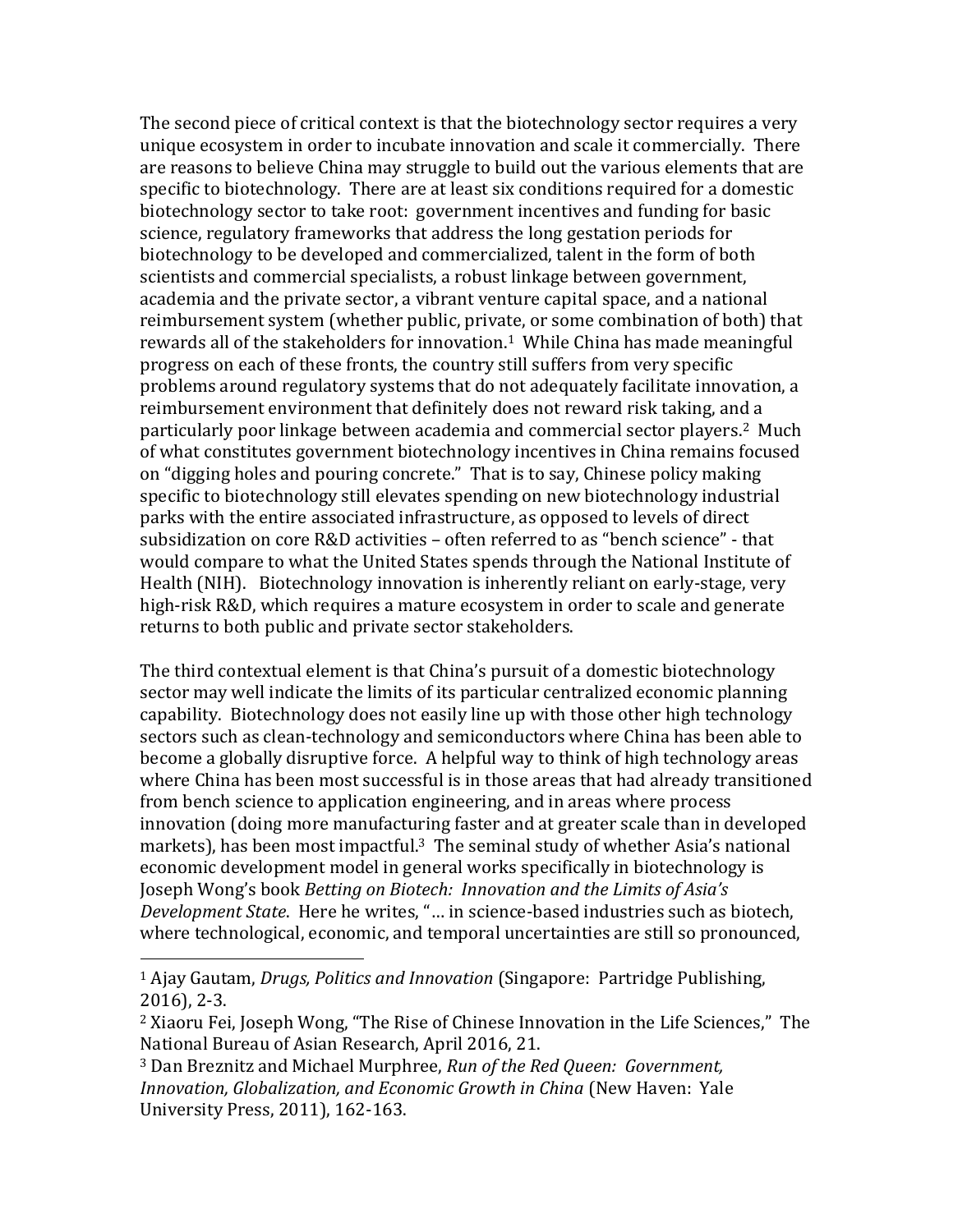it is difficult, if not impossible, to strategically pick winners."<sup>4</sup> Wong's analysis of attempts by other Asian nation states to emulate America's success in biotechnology is that Asia's economic development model does not map onto biotechnology particularly well: "… [the postwar developmental state in Asia] also benefited enormously from the advantages of late development. They were the beneficiaries of second-mover advantages, whereby the uncertainties of first-order technological innovations had been managed elsewhere. They were spared the uncertainty and the heavy lifting of creating, reaping at the other end the benefits of creatively copying."5 Advancements in biotechnology, broadly speaking, are a constant series of pure R&D activities that are very high risk in nature – what Wong calls "first order technological innovations." While China is working to ensure it has similar biotechnology R&D infrastructure as its western peers, the ability to leverage preexisting technology, manufacturing processes, and engineering principles is of more limited value in biotechnology as opposed to other high technology areas.

The fourth and final key contextual element is that where risks specific to China's efforts to develop a domestic biotechnology sector do exist for American business and consumers they are relatively easy to define, and as such, policy makers should be able to address proactively. Three risks are most notable: first, transparency as to where Active Pharmaceutical Ingredients (APIs) are manufactured in China, and robust regulatory mechanisms in place that ensure quality, safety and efficacy standards are upheld. Second, ensuring American multinational biotechnology companies (MNCs) have fair and timely access to the Chinese market under conditions that do not require them – either implicitly or explicitly – to transfer IP to Chinese partners or to wait unreasonable periods of time to sell into China because of incompatibilities between western and Chinese drug approval processes. <sup>6</sup> Third, working to ensure that those limited areas such as genomics and personalized medicine where China does have installed capacity that greatly desires to become world class, Chinese companies do not develop advantages over their American counterparts because of American regulatory bottlenecks, or lack of meaningful public and private sector sponsorship at a time of perceived fiscal austerity from within the US government.

#### **China's Major Industrial Biotechnology Policies**

China's 13th Five Year Plan (5YP) calls for strategic investment in five industries, of which biotechnology is one. If successful, the 13<sup>th</sup> 5YP would result in a domestic biotechnology sector with revenue of RMB 4.5 trillion.<sup>7</sup> The primary areas the 13<sup>th</sup> 5YP emphasizes are vaccines (hepatitis A, malaria, TB, and AIDS specifically),

<sup>4</sup> Joseph Wong, *Betting on Biotech: Innovation and the Limits of Asia's Development State* (Ithaca: Cornell University Press, 2011), 9.

<sup>5</sup> Ibid*.*, 168.

<sup>6</sup> "Understanding the Dynamics of China's Medicine Regulatory Environment," Centre for Innovation in Regulatory Science, June 2015, 2.

<sup>7</sup> http://www.ndrc.gov.cn/zcfb/zcfbtz/201701/t20170112\_834921.html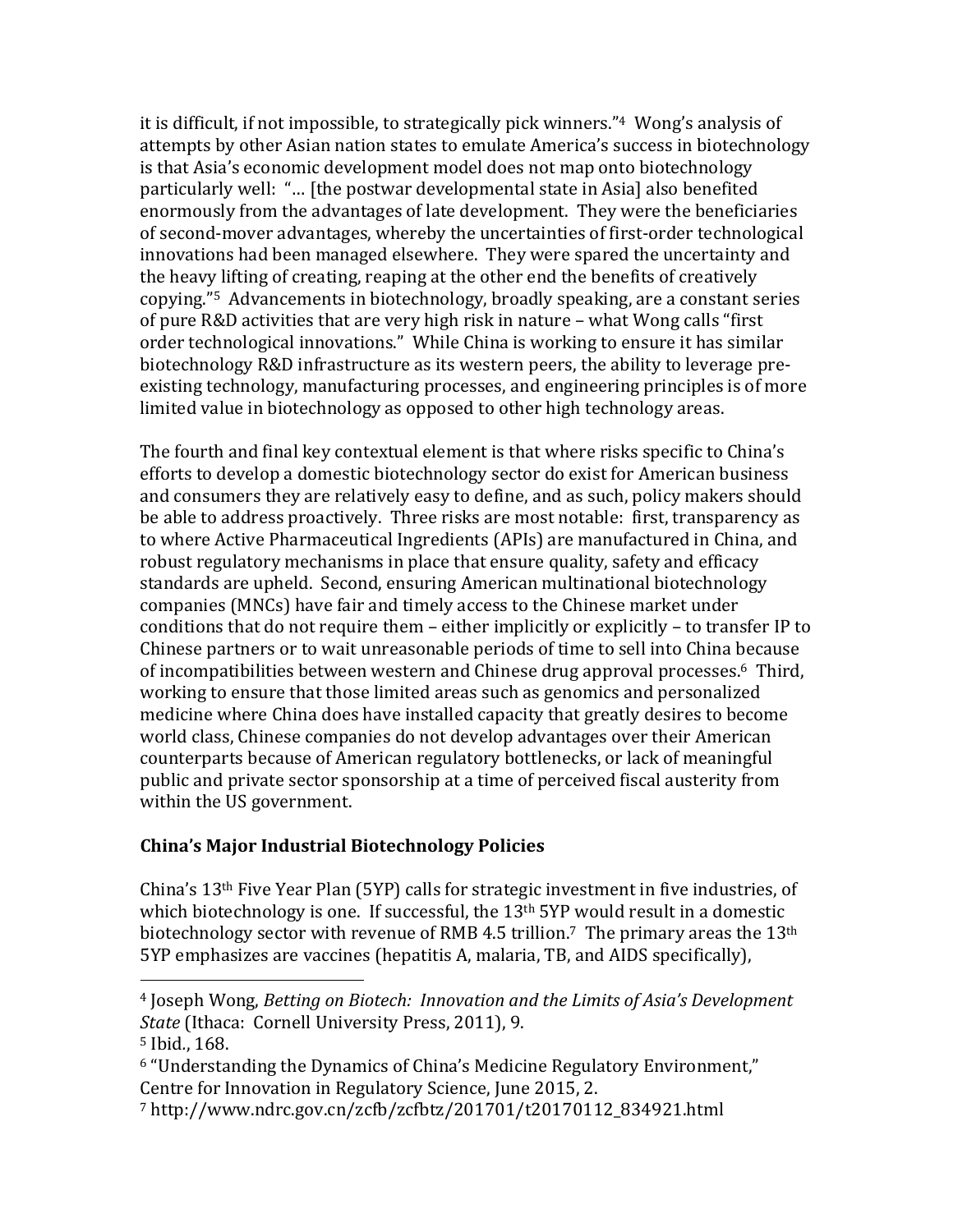oncology, central nervous system drugs (mental illness, Parkinson's and Alzheimer's specifically), monoclonal antibodies (mAbs), the most recent iteration of insulin (what is sometimes called "third generation insulin"), targeted efforts in CAR-T, and personalized medicine.8 These efforts largely follow the decisions made in the 12th 5YP, as well as the 2008 New Drug Creation and Development program. What is notable is the more specific emphasis on diseases the Chinese government recognizes will be major drivers of cost to the Chinese healthcare economy over the next several decades.

China's public and private sector players spend the bulk of all biotechnology R&D monies in Asia (\$160 billion in China out of \$243 billion from all of Asia).<sup>9</sup> In real dollars, China now spends more on biotechnology R&D than Japan and, at current trends, China's combined annual public and private sector R&D investment will be greater than all of the biotechnology R&D spending from Europe.<sup>10</sup> Much like what has been done in western markets where risk sharing between the public and private sector has proven to be an essential element to accelerating biotechnology innovation, China has established a "Fund of Funds," of which Cdb Kai Yuan Capital" and its \$10 billion allocation is the most well known. Efforts like this have been essential to Chinese companies' pursuit of various PD-1, IDO mAb, IL-2 IO, EGFR lung cancer and HBV drugs.

The most common types of incentives offered to both domestic and foreign biotechnology companies by the Chinese provincial governments is subsidized space, usually free office, laboratory and small scale production space within a biotech park for up to 6 months, and after that rental of manufacturing space, at scale, for free anywhere up to 5 years. In addition, tax incentives the Chinese government has developed for other high technology sectors such as semiconductors have benefit to biotechnology. These include up to a 15% reduction in corporate income taxes, and a 150% pretax "super deduction" on specific types of R&D activity in China.<sup>11</sup> Beyond these opportunities, China has rolled out what is called the "1,000 Talent Plan" that, if the person in question is selected, allows them to move to China from abroad and have the government make up the difference between what they were personally earning in a foreign market and what they would make in China at an equivalent job, as well as provide some start-up capital assuming the idea they want to pursue meets the government's objectives.<sup>12</sup> Biotechnology has been one of the government's specific points of emphasis for this

<sup>8</sup> James Shen, "China Issues 13<sup>th</sup> Five Year Plan for Biotech Sector Development," WiCON Pharma China, February 2017.

<sup>9</sup> Xuefei Mao, "Entering China's Emerging Life Sciences Markets," MaRS Market Insights, 2014, 5.

<sup>10</sup> Ibid., 12.

<sup>11</sup> "Worldwide R&D Incentives Reference Guide: 2014-15," EY, 42, [http://www.ey.com/Publication/vwLUAssets?EY-worldwide-randd-incentives](http://www.ey.com/Publication/vwLUAssets?EY-worldwide-randd-incentives-reference-guide/$FILE/EY-worldwide-randd-incentives-reference-guide.pdf)[reference-guide/\\$FILE/EY-worldwide-randd-incentives-reference-guide.pdf.](http://www.ey.com/Publication/vwLUAssets?EY-worldwide-randd-incentives-reference-guide/$FILE/EY-worldwide-randd-incentives-reference-guide.pdf) <sup>12</sup> <http://www.1000plan.org/en/>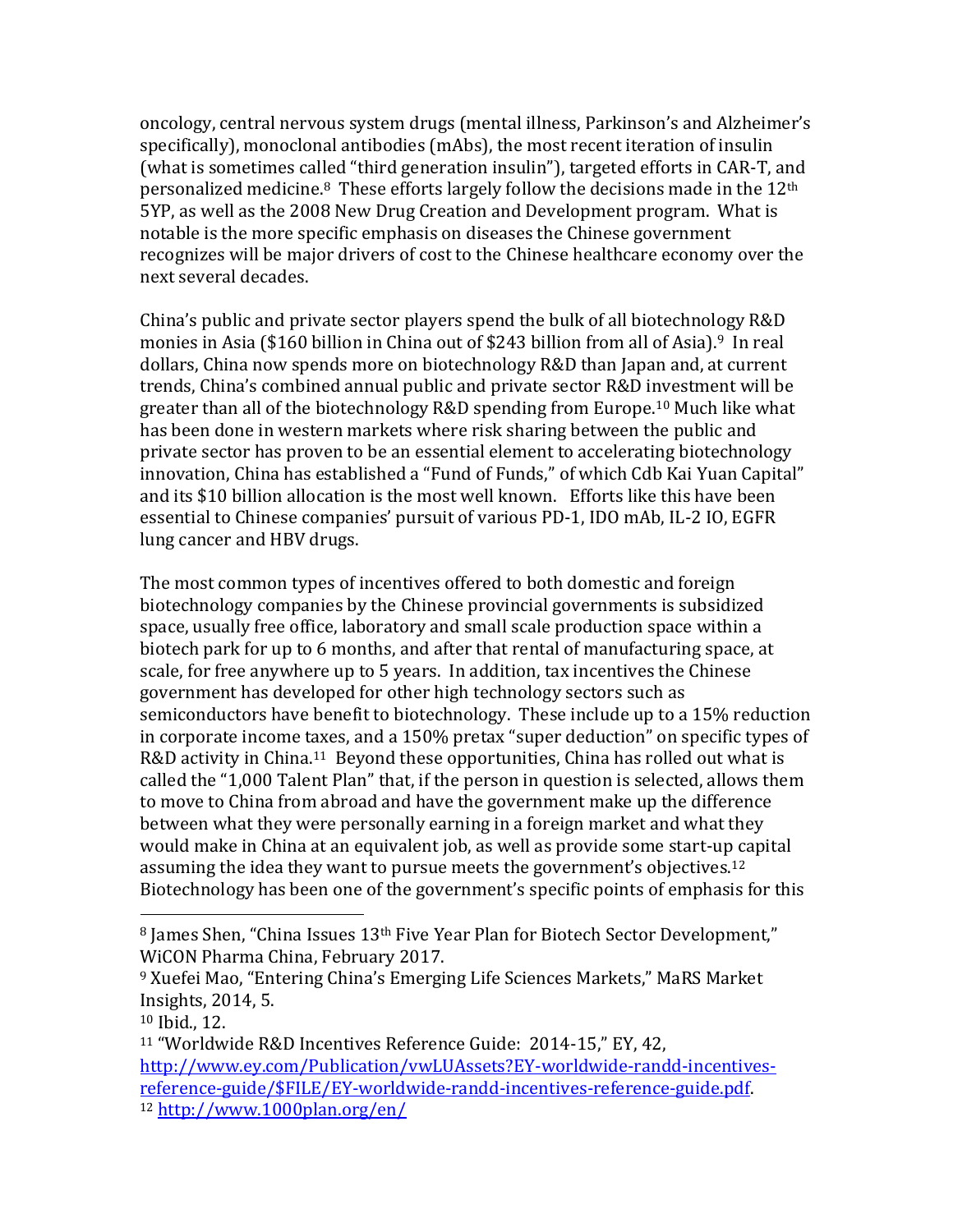program. McKinsey, who has developed a proprietary index that measures and monitors the public and private sector investment environment for biotechnology companies, rates China's government and VC funding for start-up at 6.3 versus the US 8 (out of 10), and 6.7 in China versus 8 (also out of 10) in the United States for developed biotechnology companies in 2016.<sup>13</sup>

In general, funding from central and local governments for specific programs to accelerate innovation in China's biotechnology sector should be understood as primarily emphasizing the creation of new infrastructure in the form of biotech industrial parks, expansion of the CFDA's presence at the sub-national level, and select funding to academic institutions. Additionally, the Chinese government has moved aggressively to incentivize Chinese companies and academics to file patents. Municipal governments such as Shenzhen currently subsidize patent filings in biotechnology less to secure meaningful IP, and more to build a culture that values IP and that thinks about IP in the ways western companies and investors do. The pace of these investments has increased since the 12th 5YP, but still widely lags that of the combined public and private sector investments into biotechnology in the United States.

#### **Comparison Between US and Chinese Biotechnology Capabilities**

In the last decade, China's efforts to develop an indigenous biotechnology sector have gone from being purely aspirational, with resources directed primarily to capacity building in the form of biotech parks, to much more intentional and focused, with the results to match. Last year saw three domestic Chinese biotechnology companies file for their IPOs (two of which – BeiGene and Chi-Med – were listed on the NASDAQ, and one of which – BETTA – was listed in Shenzhen). As would be expected if the public sector's initial incentives were going to bear commercial fruit, private capital in China has followed, with VC biotechnology funds more than quadrupling since 2011 (from \$600 million to \$2.7 billion).<sup>14</sup>

While the growth in private sector activity in China's biotechnology sector has accelerated, much of it remains focused on molecules that were passed over by foreign MNCs, either because the market was deemed too small to justify the investment, or because the molecule was viewed as a "me-too" by established industry players. Various MNC and VC experts have voiced caution over the flurry of public and private sector activity and investment that has flowed into China's biotechnology sector: the relative immaturity of China's R&D infrastructure, its uneven enforcement of clinical trial standards, and its patchy regulatory scheme all combine to create a situation where academics and entrepreneurs can rush both less than desired "innovations" or what are essentially de-risked assets to the market and cloud the picture as to the effectiveness of China's various incentive

<sup>13</sup> Franck Le Deu, "Building Bridges to Innovation," McKinsey and Company, October 2016, 31.

<sup>14</sup> Ibid., 32.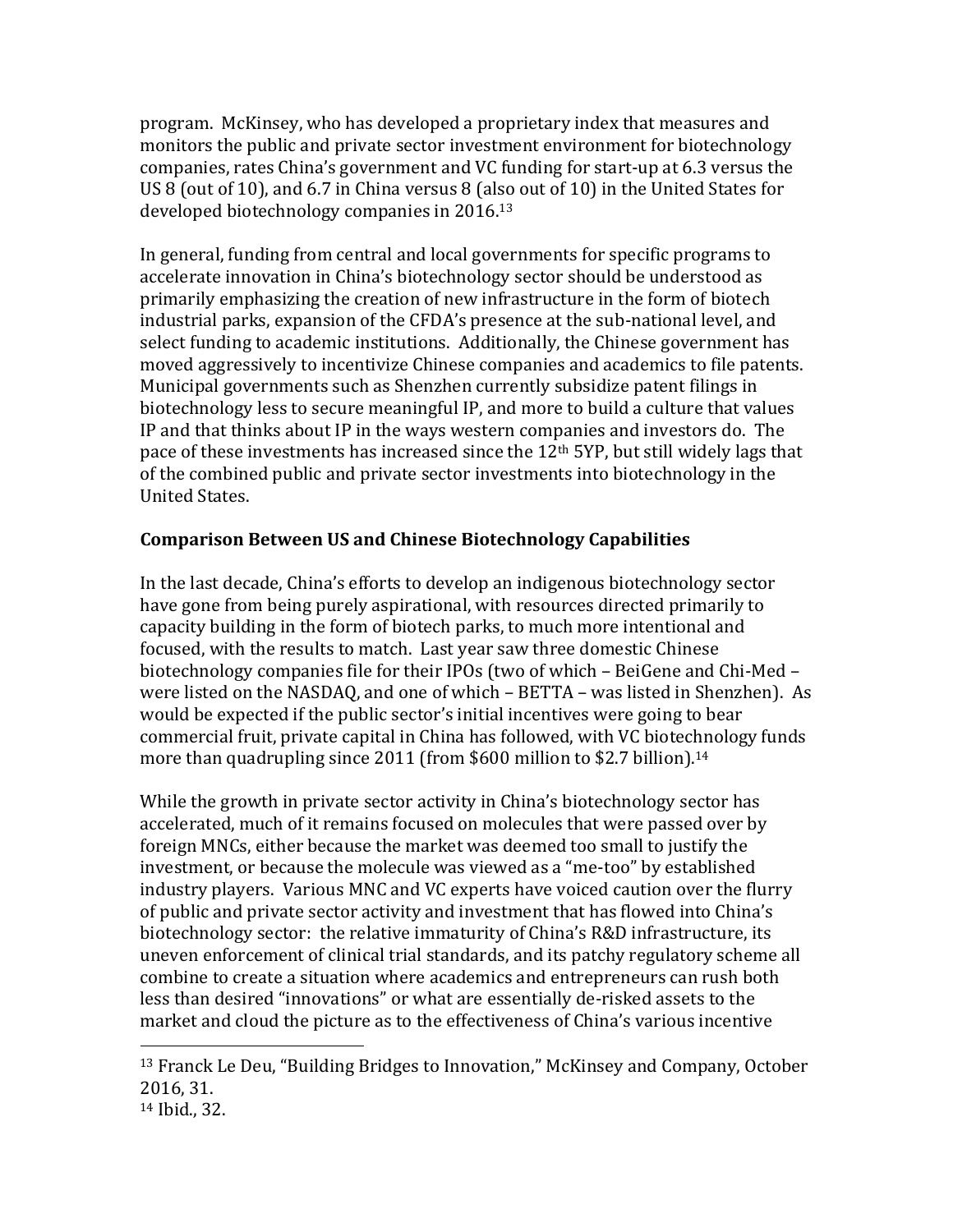schemes. This has all been captured with the phrase used in China's biotechnology community, that much of what is happening thus far is "not yet efficient or effective, but may some day become the latter, even if it never becomes the former." In addition, 2016 saw reports that up to 80% of clinical trial data that had been submitted to the CFDA in support of domestic pharmaceutical companies' various filings was withdrawn.15 Stories like this speak to the relative immaturity of China's biotechnology space, and equally reinforce the need for caution when thinking about the efficacy and scalability of China's capabilities.

Where Chinese firms have demonstrated technological advantages over American businesses is primarily in gene sequencing. Led by BGI in Shenzhen, China's gene sequencing industry has been successful for two primary reasons, neither of which are purely the result of direct investment or subsidization by the Chinese government. First, BGI's gene sequencing relies on a chip array whose manufacturing techniques are analogs to much of what constitutes semiconductor chip manufacturing. Modifications to semiconductor chip manufacturing processes were necessary for gene sequencing chip manufacturing, and companies like BGI showed great process engineering competency in their ability to make these changes and drive down costs. While this chip manufacturing capability can be directly associated to semiconductor chip manufacturing, there were significant deviations BGI had to design and develop that led its capabilities to ultimately diverge from those of traditional semiconductor chip manufacturing. Second, while gene sequencing as a technology platform has become more automated, which is partially responsible for driving the price down for genetic testing, there is still a significant part of the underlying diagnostic processes that require human interaction. The ability of a company such as BGI to access a cost-effective highly skilled labor force in China has been an important feature that has allowed the field of gene sequencing to explode in China and around the world.<sup>16</sup>

It should be said that gene sequencing's ultimate impact to global health will be the insights it creates around personalized medicine (tailoring molecules and treatment therapies to meet the unique genetic make-up of each individual person). Many of the previously mentioned challenges that face domestic innovation for the biotechnology sector across China suggest the country's potential to become a leader in gene sequencing might never reach its full potential. This disconnect is because personalized medicine requires the unique ecosystem that China lacks, and in particular because China's reimbursement for innovation is no where near close

[http://www.fiercepharma.com/pharma-asia/cfda-disputes-claim-80-chinese](http://www.fiercepharma.com/pharma-asia/cfda-disputes-claim-80-chinese-clinical-trials-were-faked)[clinical-trials-were-faked.](http://www.fiercepharma.com/pharma-asia/cfda-disputes-claim-80-chinese-clinical-trials-were-faked)

<sup>15</sup> Phil Taylor, "CFDA disputes claim that 80% of Chinese trials faked data but admits serious problems," Fierce Pharma, October 24, 2016,

<sup>16</sup> Benjamin Shobert, "Meet The Chinese Company That Wants To Be The Intel of Personalized Medicine," Forbes, January 18, 2017,

[https://www.forbes.com/sites/benjaminshobert/2017/01/18/meet-the-chinese](https://www.forbes.com/sites/benjaminshobert/2017/01/18/meet-the-chinese-company-that-wants-to-be-the-intel-of-personalized-medicine/#314b86247555)[company-that-wants-to-be-the-intel-of-personalized-medicine/#314b86247555.](https://www.forbes.com/sites/benjaminshobert/2017/01/18/meet-the-chinese-company-that-wants-to-be-the-intel-of-personalized-medicine/#314b86247555)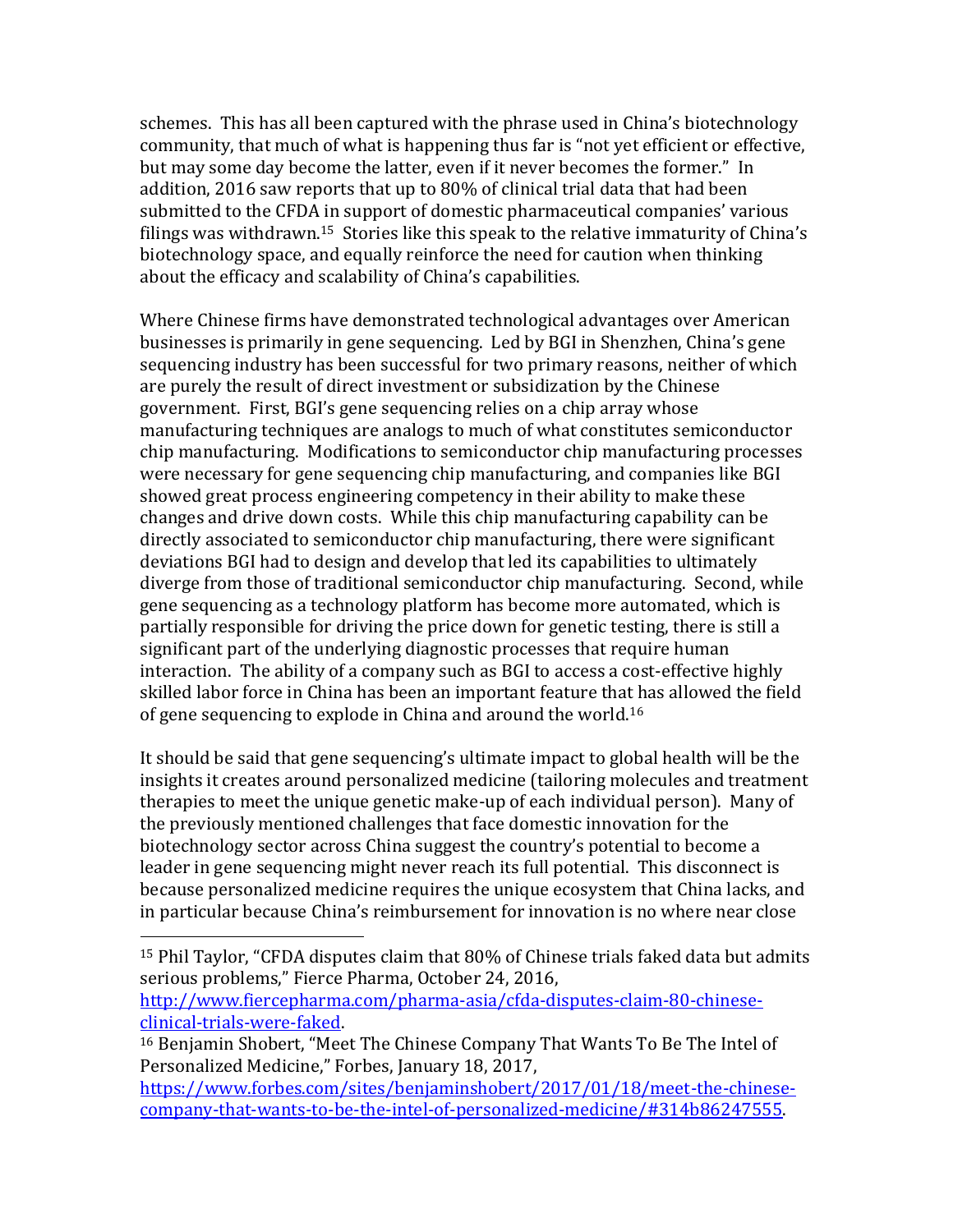enough to be a trigger for the type of spending on personalized medicine interventions genomics has the potential to reveal. This remains a challenge even in developed markets, where the costs related to personalized medicine stand as one of the looming obstacles that could govern the speed with which personalized medicine expands.

Where personalized medicine's advance could prove problematic to US-China relations are in artificial intelligence, computing and data storage. In each of these three areas, China's currently stated polices on cloud computing run counter to the sort of bilateral, scientifically transparent and globally portable arrangements that would ensure a level playing field between domestic and foreign companies. These are particularly of note because the next field of research in personalized medicine will require the aggregation, synthesis and analysis of large bodies of genomic data. Individual gene sequences can create between 100 GB and 1 TB of raw data, which must be stored and then analyzed on its own, and in comparison to other data sets, in order for basic scientific insights to emerge. To say this differently: the first obstacle to personalized medicine was the cost of gene sequencing itself, and the second obstacle will be the ability to analyze the resulting data at scale. It remains to be seen as to whether these data sets will readily reveal meaningful scientific insights, or if additional core science needs to be done in order for personalized therapies to be developed and commercialized.

If the insights from personalized medicine do not reveal themselves through the brute force of AI, then human endeavor will be required. Should that prove to require significant expenditure of time and money, it is realistic to assume that China could develop a meaningful lead over American business in this field. In addition, should China's early efforts to develop a National Gene Bank move at a velocity and scale beyond that of America's own endeavors, it is equally possible that the most vibrant and scalable set of data would be domiciled in China, and not the United States. According to current policies on data storage and data privacy, the computational work supporting this all would need to take place in China, leaving American businesses with many of the same questions as other American cloud computing and software as service companies currently see as not only unresolved, but benefiting Chinese companies.

## **Assessment of US and Foreign Firms Operations in China**

 $\overline{a}$ 

In the aftermath of GSK's 2014 corruption scandal and subsequent \$492 million fine from the Chinese government, there was wide consternation within the MNC pharmaceutical industry as to the government's intentions.17 At the time, much of what constituted GSK's non-FCPA compliant business practices were the direct

<sup>17</sup> Keith Bradsher and Chris Buckley, "China Fines GlaxoSmithKline Nearly \$500 Million in Bribery Case," New York Times, September 19, 2014, [https://www.nytimes.com/2014/09/20/business/international/gsk-china](https://www.nytimes.com/2014/09/20/business/international/gsk-china-fines.html?_r=0)fines.html?  $r=0$ .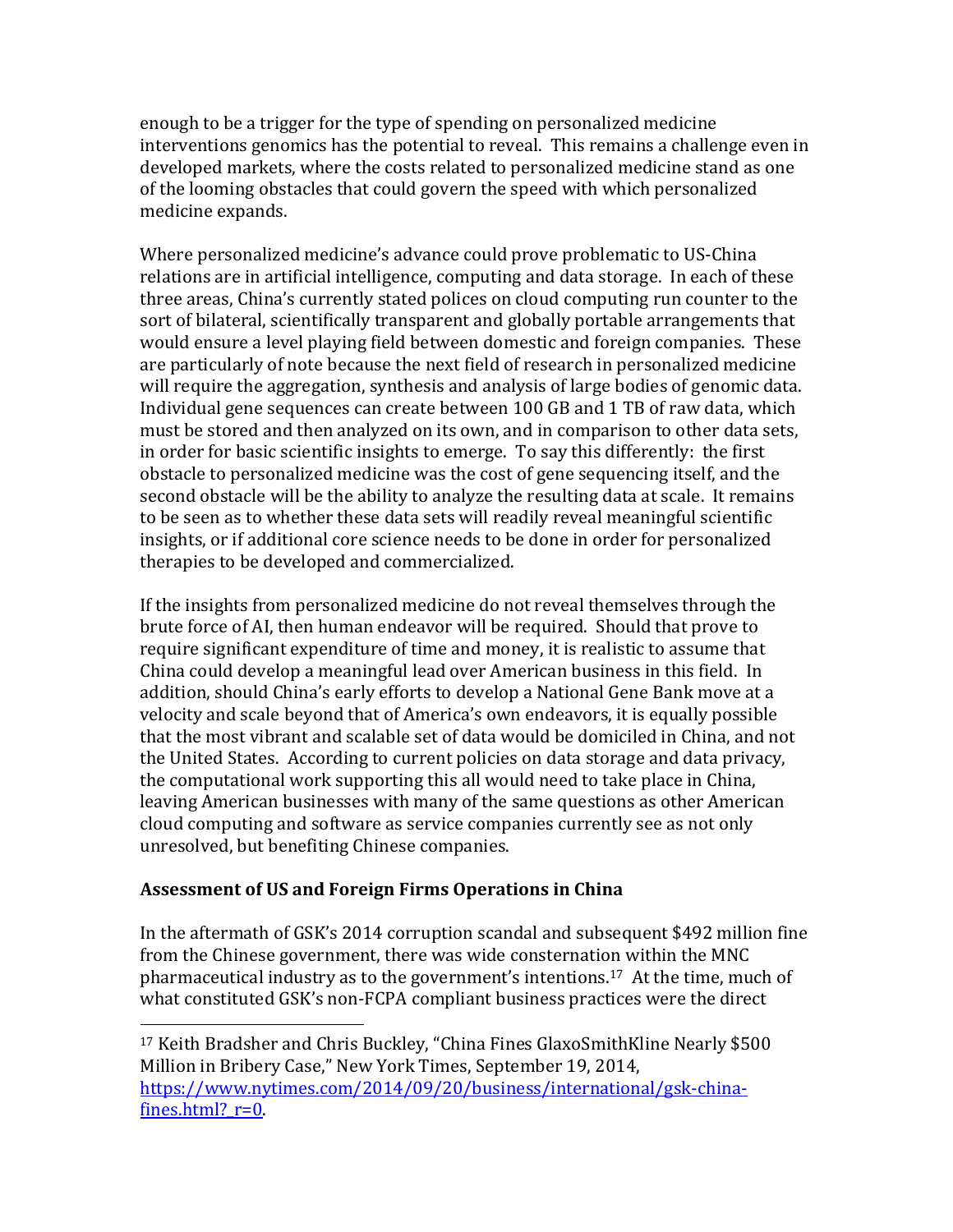result of long-standing funding shortfalls within China's public hospitals. Because of these, GSK's behavior was understood as being more or less the same type, if at a different scale, that many other domestic and foreign companies were also guilty of.18 Many MNCs feared the Chinese government was getting ready to blame foreign pharmaceutical and medical device companies for the problems Chinese families face around access to affordable healthcare. Since the summer of 2014, these fears have more or less subsided, with the exception of a December 2016 expose on CCTV where six Chinese physicians were shown on video taking bribes from pharmaceutical companies.19 Any time the government allows a story like this to be elevated by the national media, it re-introduces fear to domestic and foreign pharmaceutical companies that the government again has designs on them as a proxy for pervasive problems specific to China's publicly managed healthcare system.

Beyond FCPA related concerns, American companies continue to struggle with the trade between volume and price that characterizes the China market. In late February 2017, the National Reimbursed Drug List (NRDL) was finally updated after over seven years without revision. Inclusion to the NRDL allows Chinese patients to get reimbursed through China's Basic Medical Insurance (BMI) for specific medicines that previously would have been paid for entirely out of pocket. The actual price reductions pharmaceutical companies put forward in order to be included by the NRDL varies, but can be substantial (GSK's Viread offered a 67% price reduction for inclusion to the NRDL).<sup>20</sup> The backdrop to much of what animates American biotechnology companies' market access discussions in China today is at what price their products can be either paid for out of pocket by the consumer, or ultimately be reimbursed for (at any level) through the BMI. Absent additional expansion of the BMI in general, and in particular available funding for provincial level expansion of reimbursement policies, many western innovative biotechnology platforms may never come to the Chinese market. This partially explains the wide disparities in revenue performance specific to the Chinese market over the last two years that exist between various western pharmaceutical companies.

China's CFDA has made incredible progress over the last three years as it has addressed many of the problems around drug lag that have plagued American pharmaceutical companies. The CFDA is a fairly new regulatory agency in China,

<sup>18</sup> Natasha Khan, "Novartis to Settle SEC's China Bribe Case for \$25 Million," Bloomberg, March 23, 2016, [https://www.bloomberg.com/news/articles/2016-03-](https://www.bloomberg.com/news/articles/2016-03-24/novartis-agrees-to-settle-sec-china-bribe-case-for-25-million) [24/novartis-agrees-to-settle-sec-china-bribe-case-for-25-million.](https://www.bloomberg.com/news/articles/2016-03-24/novartis-agrees-to-settle-sec-china-bribe-case-for-25-million)

<sup>19</sup> Liu Jiaying, Ge Mingning, Wu Jing and Li Rongde, "Doctors and Red Envelopes: How Corruption has Blighted China's Public Health System," Caixin, June 20, 2017, [http://www.caixinglobal.com/2017-01-20/101047316.html.](http://www.caixinglobal.com/2017-01-20/101047316.html) 

<sup>20</sup> Angus Liu, "China updates national drug list, adding some blockbuster western meds," February 23, 2017, [http://www.fiercepharma.com/pharma-asia/china](http://www.fiercepharma.com/pharma-asia/china-updates-basic-medical-insurance-drug-list-adds-133-western-style-meds)[updates-basic-medical-insurance-drug-list-adds-133-western-style-meds.](http://www.fiercepharma.com/pharma-asia/china-updates-basic-medical-insurance-drug-list-adds-133-western-style-meds)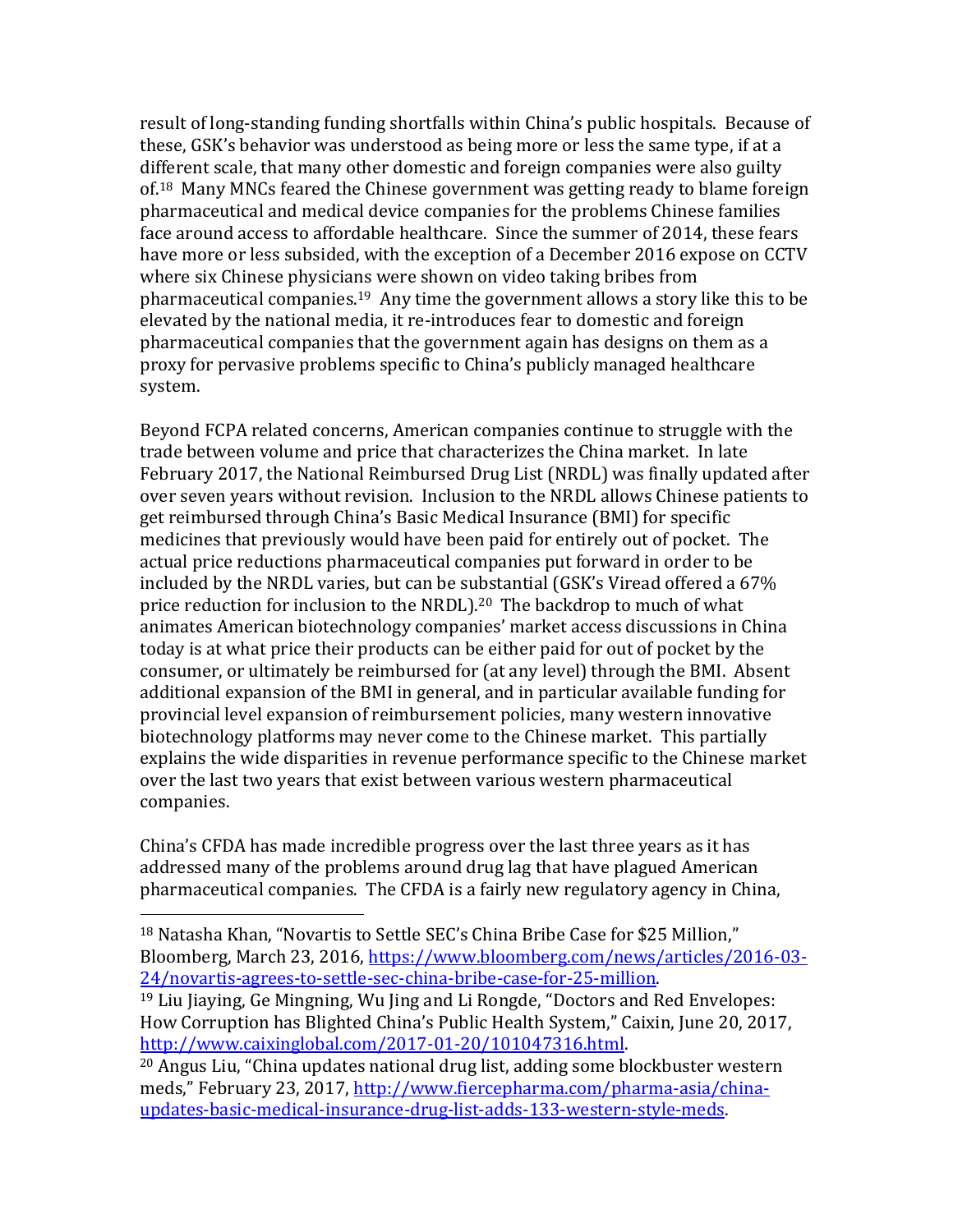and as such has been characterized by inadequate funding, too little in the way of skilled technocrats with experience in drug and device approvals, and an approval process that was neither transparent nor particularly scientific. The net of these problems had been that MNC pharma and device companies could not predict how the CFDA would respond to a new filing, which meant most companies tabled their China market entry strategy until they had moved forward in more developed markets. The exceptions to this were few and far between, and tended to be only those molecules that had specific relevance to a peculiar problem in China's public health.<sup>21</sup> A number of pilot projects going back to late 2014 have accelerated the approval of innovative products through the CFDA, and have also dramatically reduced the number of invalid submittals the CFDA was working through.

American biotechnology companies have also embarked on an aggressive series of co-investments, joint ventures and licensing deals with domestic Chinese players. Notable examples of this include Bayer's additional EUR 100 million investment in its Beijing facility, Sanofi's JV with China Resources Sanjiu Medical and Pharma, and Pfizer's R&D collaboration with PegBio.22 Of note are several outbound deals on the part of Chinese companies, such as WuXi Apptec's investment in a new gene therapy manufacturing facility in the Philadelphia Navy Yard, Humanwell's acquisition of the American company Epic Pharma (with a follow-on investment in a US R&D facility by Humanwell) and Athenex Pharmaceutical and Beijing Sciecure Pharma's FDA approval of five injectables for the North American market. Overall, cross border R&D deals that involve Chinese biotechnology companies have increased by 70% from 2012 to today.<sup>23</sup>

## **Foreign Firms Market Access**

To date, the Chinese government has avoided triggering any of the problems specific to the biotechnology sector that have developed in India around compulsory licensing or other localization requirements. In addition, where the Chinese government greatly desires to see MNCs invest in local manufacturing and R&D capabilities, it has not explicitly linked these objectives to market access. If anything, ongoing problems in China's public healthcare finances prevent any such linkage from having teeth, simply because the Chinese government's reimbursement system does not have the ability to deliver on their side of the deal. As has been previously discussed, where market access problems do persist in China is around the timely updating of hospital, provincial and national drug reimbursement lists and a CFDA regulatory review process that is predictable and runs at a schedule that

<sup>21</sup> Benjamin Shobert, "A Decade Old Drug Launch in China With Important Insights Today," Forbes, March 18, 2015,

[https://www.forbes.com/sites/benjaminshobert/2015/03/18/a-decade-old-drug](https://www.forbes.com/sites/benjaminshobert/2015/03/18/a-decade-old-drug-launch-in-china-with-important-insights-today/#75f3ee1d644a)[launch-in-china-with-important-insights-today/#75f3ee1d644a.](https://www.forbes.com/sites/benjaminshobert/2015/03/18/a-decade-old-drug-launch-in-china-with-important-insights-today/#75f3ee1d644a) 

<sup>22</sup> James Shen, "A New Storm is Breeding for China Healthcare in New Year," WiCON Pharma China, January 2, 2017.

<sup>23</sup> Le Deu, 40.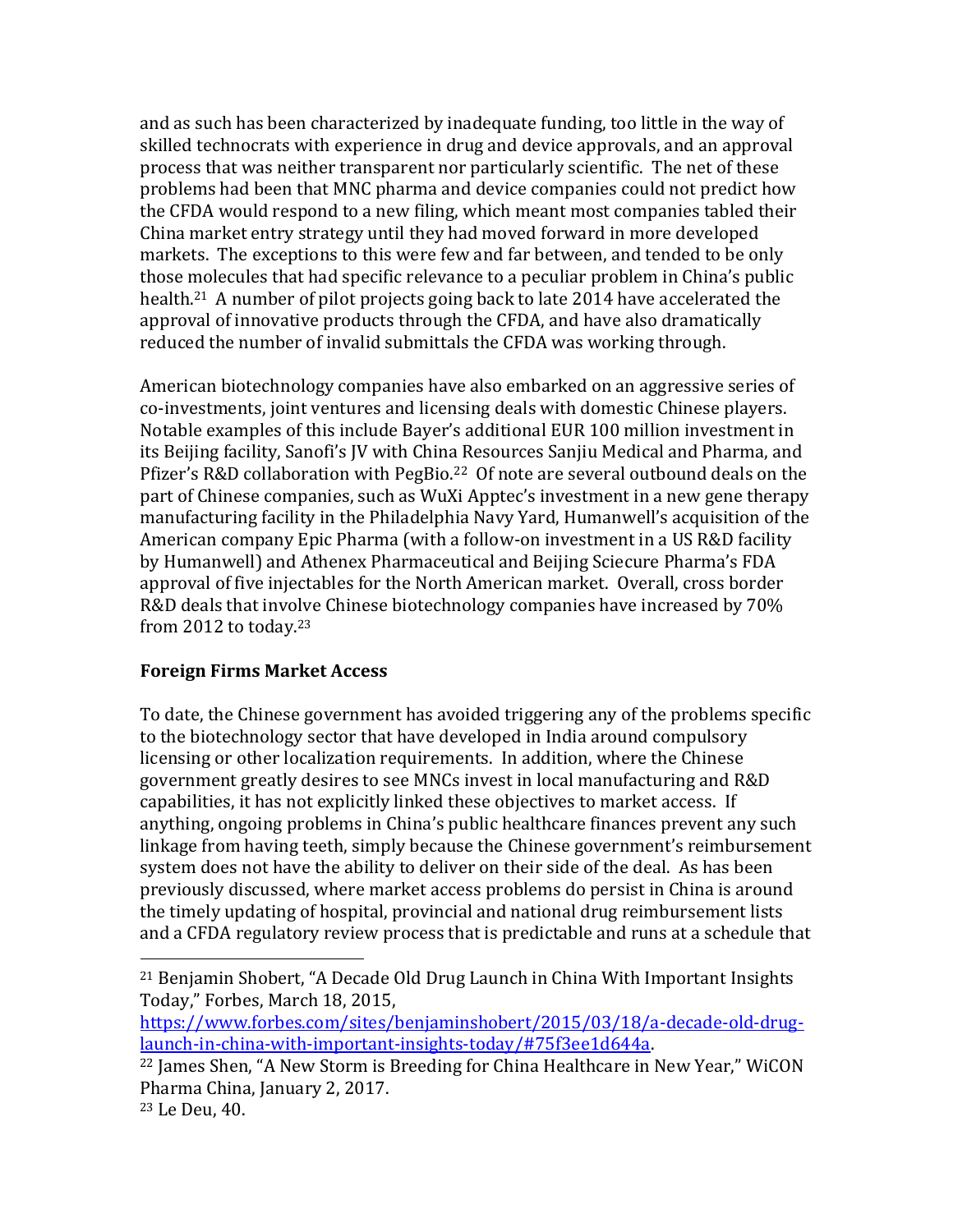ensures American innovation can access the China market under adequate patent protections.

Where problems continue that are relevant to the biotechnology sector are around specific IP issues. First, China's State Intellectual Property Office (SIPO) has been badly remiss in addressing MNCs concerns that when they file for marketing approval in China through the CFDA, the submission requires that they disclose what is ambiguously defined as a "new chemical entity" as part of the application. Upon approval, the submission is supposed to create six years of proprietary coverage of the product in question. Industry has brought forward several examples where domestic Chinese manufacturers have produced generic versions of the newly submitted products within the six-year period of protection the CFDA's filing stipulates a foreign company should enjoy. This type of IP slippage will need to be monitored as the CFDA's reforms continue to accelerate. Hopefully, these cases are artifacts of a previous era when the CFDA was an unreliable partner and that this type of slippage will not continue given commitments the central government has made during recent SE&Ds to maintain the integrity and focus of the CFDA's reforms.

Second, problems specific to the SIPO examination process continue where SIPO rejects applications that in form and function are equivalent to those filed and approved in western markets. This problem goes back to concerns in the language of Article 26.3 of China's SIPO that requires a level of disclosure beyond what is required in other developed markets.

Third, the CFDA continues to inconsistently solicit industry feedback when developing new policies. The most recent example of this, beyond the already referenced NRDL and its nearly 8-year gap in being updated, is the April 2016 "Announcement Concerning the Undertaking on the Sales Price of Newly Marketed Drug."24 This aspirational document required an up-front commitment to cascading price concessions in order to obtain CFDA approval for the launch of new drugs in China. While this was rescinded later in the year as part of the ongoing JCCT meetings, it reflects both the clumsy inner workings of the CFDA as a government agency, as well as the ongoing willingness to associate market access to aggressive price concessions.

# **Opportunities for Collaboration**

 $\overline{a}$ 

Relationships between US and Chinese academic and commercial entities have thus far been sporadic. China has managed to cultivate three advantages relative to these collaborations. First, China does enjoy a cost advantage related specific to lab scientists that has resulted in nearly 250 Contract Research Organizations (CROs)

<sup>24</sup> "NAM Priorities for 2016 U.S.-China Joint Commission on Commerce and Trade," National Association of Manufacturers, April 2016, [http://documents.nam.org/IEA/NAM\\_2016\\_U.S.-China\\_JCCT\\_Submission.pdf.](http://documents.nam.org/IEA/NAM_2016_U.S.-China_JCCT_Submission.pdf)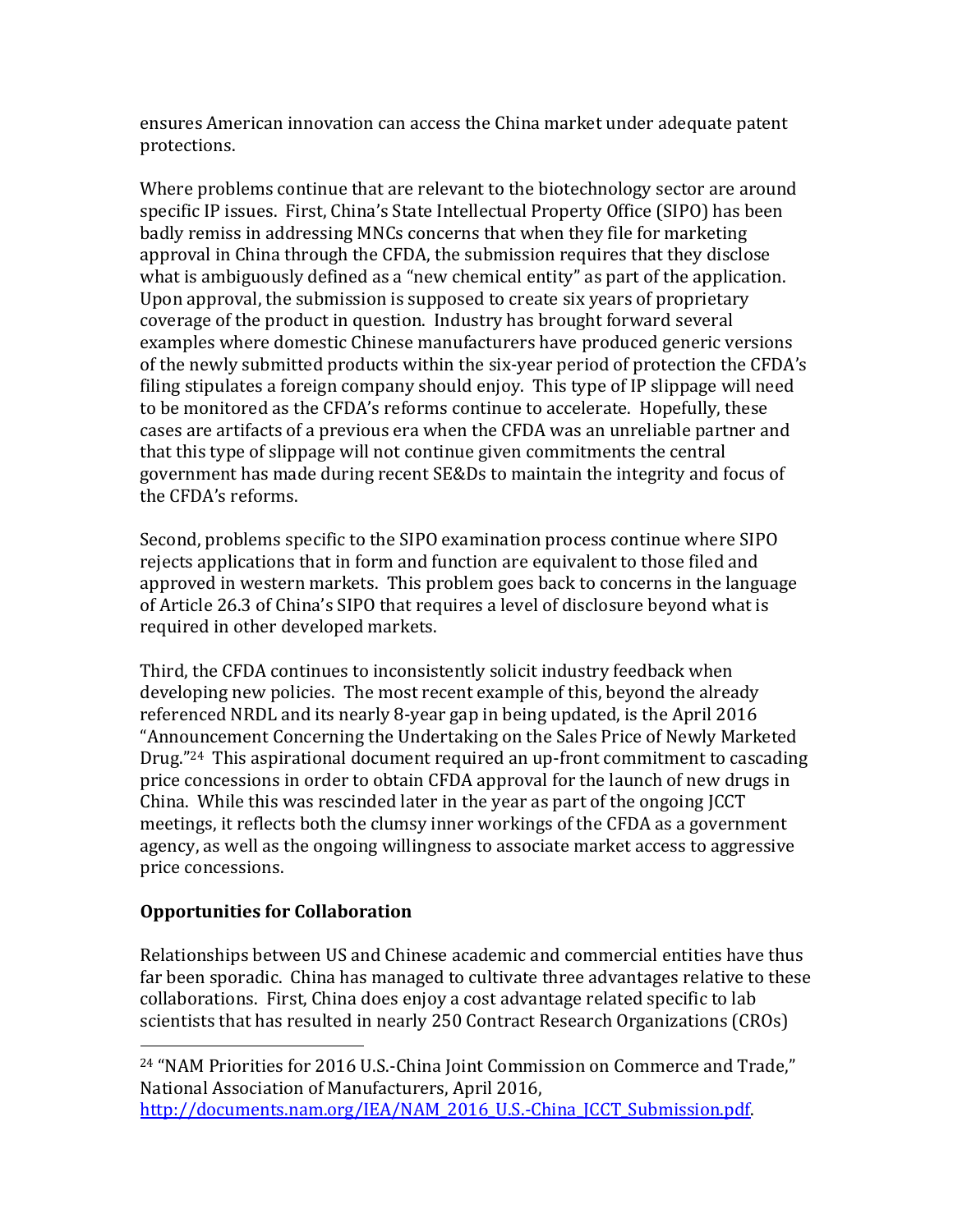taking root in China. Estimates are that conducting R&D in China as opposed to western markets can result in up to an 80% cost savings.25 This cost savings has to be understood within the previous comment about China's biotechnology capability as "not being efficient, but effective." As biotechnology MNCs and start-ups seek to drive R&D costs down, CROs have become a more important part of the path to market, and China's CROs enjoy meaningful cost advantages that create collaborative opportunities. The learning that is being gathered by Chinese CROs will serve to help China's biotechnology companies improve themselves in much the same way as has happened in other high technology sectors where China's initial foray was limited to low value-added functions.

Second, a pattern has emerged around the ability to scale manufacturing pilots more cost effectively in China than in developed markets. This capability does reflect similar structural advantages that began to present to clean-technology start-ups who viewed China as a more amenable location to make the transition from concept to reality.

Third, much of what is driving Chinese biotechnology innovation – outside of personalized medicine – is the desire to identify cost effective therapies. As Yanzhong Huang noted in his 2016 testimony before the Commission, "It is estimated that diabetes alone may consume more than half of China's annual budget if routine, state-funded care is extended to all the diabetes sufferers."26 Cost pressures of this nature will require that China's domestic biotechnology sector dual path its efforts and not purely focus on opportunities in developed markets, with their lucrative price points, margin and ROI, but also address pressing public health and chronic disease management issues for countries like China with underdeveloped healthcare systems and a vulnerable consumer.

These opportunities to collaborate are taking place at a time of significant capital outflows from China into western markets, in particular towards sectors such as biotechnology that align with the central governments 5YP. Thus far, foreign companies have been able to invest in domestic Chinese biotechnology companies with relative ease. The limiting factor of inbound investment is not unfair or artificially constructed market access issues, but rather that most of the domestic biotechnology investment opportunities in China remain de-risked "me-too" platforms that do not rise to meet the investment criteria of western MNC biotechnology companies. As China's domestic capabilities in the biotechnology sector increase, it will be critical to watch and ensure today's market access standards do not revert to norms seen in other high technology spaces where foreign investment has been either entirely prohibited, or limited.

<sup>25</sup> Ivy Teh, "China's Biotech Long March," Asia Biotech, Volume 11, Number 14, 2007, 3.

<sup>26</sup> Yanzhong Huang, "China's Healthcare Sector and U.S.-China Health Cooperation," Council on Foreign Relations, April 27, 2016.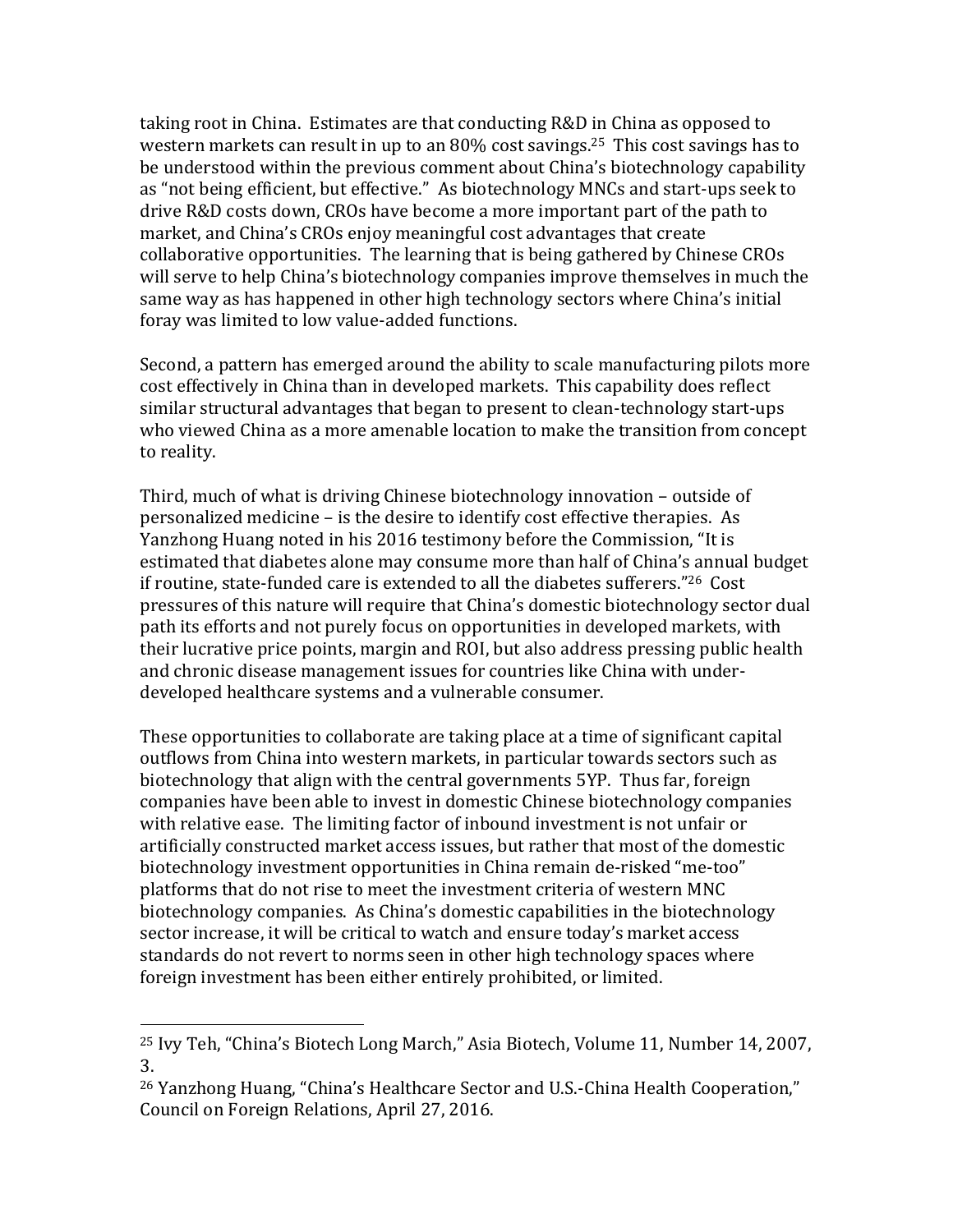American policy makers will need to remain vigilant as to how the Chinese government responds in pursuit of its biotechnology aspirations. Should the Chinese government come up short of its economic objectives, it is possible Beijing could become more assertive around market access, IP transfer, or compulsory licensing. To date, China deserves credit for not relying on these heavy-handed tools in pursuit of its economic goals. In addition, should the Chinese government's ongoing problems specific to the nation's healthcare system continue to mount, MNCs could well again face uneven application of AML or other corruption standards that are designed to extract concessions from foreign businesses. Finally, the ability of foreign MNCs to invest in, manage, and extract knowledge from targets in China's biotechnology sector must not encounter the same type of limitations as has been the case in other high technology sectors.

#### **Maintaining the United States' Strategic Advantages**

In order for the American biotechnology sector to maintain its advantage over China and other global players, the American government needs to pursue five policies. First, the government must continue to emphasize its investments in pure R&D. Amidst the current administration's stated goals of revitalizing the nation's infrastructure and seeing additional capital be directed towards traditional manufacturing, parallel efforts must be made to ensure funding to the NIH in particular is expanded. According to the Federation of American Societies For Experimental Biology (FASEB), "From FY 2003 to 2015, the National Institutes of Health (NIH) lost 22% of its capacity to fund research due to budget cuts, sequestration, and inflationary losses." <sup>27</sup> While the 2016 NIH budget reversed this trend with a 5.9% increase, current inflation adjusted spending on the NIH is still well below its 2003 level. The biotechnology community employs over 800,000 people directly, and supports 3.4 million jobs in the United States.28 These jobs are the direct result of decades of investment, partnerships and shared risk between the American government, academia, venture capital and biotechnology companies. The net of these investments has been the ecosystem that China very much wants to re-create in order to compete with American biotechnology companies. American policy makers should not assume this ecosystem is self-sustaining; it will also require similar tending to as its counterpart is receiving in China, at the hands of the Chinese government.

Second, America's regulatory infrastructure, in particular that embodied through the FDA, needs to be updated. Drug and medical device approvals remain a critical component that ensure patient safety; however, like any regulatory scheme, they also can take on a life of their own and become a bottleneck that stifles innovation.

l

<sup>27</sup> "NIH Research Funding Trends," Federation of American Societies For Experimental Biology, [http://faseb.org/Science-Policy-and-Advocacy/Federal-](http://faseb.org/Science-Policy-and-Advocacy/Federal-Funding-Data/NIH-Research-Funding-Trends.aspx)[Funding-Data/NIH-Research-Funding-Trends.aspx.](http://faseb.org/Science-Policy-and-Advocacy/Federal-Funding-Data/NIH-Research-Funding-Trends.aspx)

<sup>28</sup> Alden F. Abbot, "FDA Reform: A Prescription for More and Better Drugs and Medical Devices," The Heritage Foundation, June 20, 2016.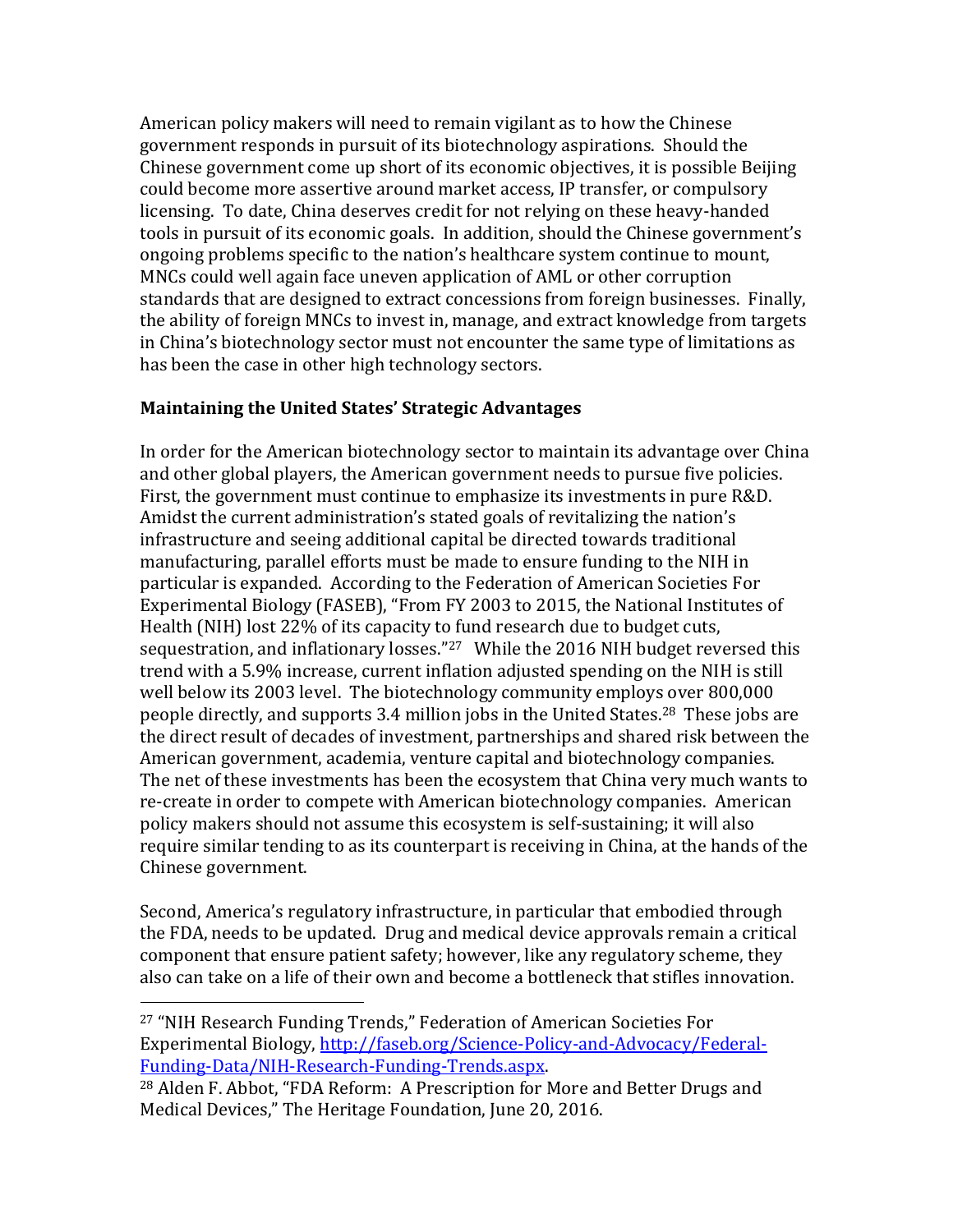Various reforms have been put forward specific to the FDA. The most interesting is a reform proposal that would allow other foreign regulatory agencies who conform to global standards, and who have approved a particular drug or device, to use this foreign approval for sale and marketing in the United States.<sup>29</sup> Such an approach would require additional emphasis around global standards in order to ensure competition does not lead to cutting corners around approvals. The framework that would allow competition between the FDA and foreign regulatory agencies could also be deployed to allow for private laboratories to compete with the FDA. This has been successful in the United States, in particular with companies such as UL and MET. A more immediately accessible reform would require the FDA to take its approach to clinical trials, which has understandably evolved and become more complex over many decades, to streamline itself specifically in response to biomarkers and new statistical methods that today's computational systems can illustrate are clinically accurate. <sup>30</sup> These reforms are particularly important given personalized medicine's ability to target specific patients and the un-necessary need to structure a double-blind clinical trial whose entire methodology assumes biological similarity, versus the ability to personalize therapies as the science behind genomics and personalized medicine makes possible today. 31

Third, ongoing efforts to reform America's patent system need to address the challenges unique to biotechnology, in particular the time that can be lost when claims are challenged or additional data is required in order to support the claim. While improvements in these areas have been made over the last several years, the combined challenges of an unwieldy regulatory scheme, coupled to a patent law system that is not uniquely tailored to the needs of biotechnology, could act as a disincentive to conduct cutting edge research in the United States versus more responsive foreign markets.

## **Recommendations for Congress**

 $\overline{a}$ 

• Protect, and where possible increase, NIH spending with particular emphasis on additional funding for those diseases that are likely to contribute the greatest cost to the American healthcare system (oncology and Alzheimer's in particular). The goal should be to match, in inflation-adjusted dollars, the NIH's 2003 budget.

<sup>29</sup> Adam Thierer and Michael Wilt, "The Need for FDA Reform: Four Models," The Mercatus Center, George Mason Center.

<sup>30</sup> "Policy Solutions: Delivering Innovative Treatments to Patients," PhRMA, March 2016, 3.

<sup>31</sup> James P. Evans and Michael S. Watson, "Genetic Testing and FDA Regulation Overregulation Threatens the Emergence of Genomic Medicine," January 5, 2015, [http://www.law.uh.edu/assignments/spring2015/19040/jvp140181](http://www.law.uh.edu/assignments/spring2015/19040/jvp140181-jpevansmwatson.pdf) [jpevansmwatson.pdf.](http://www.law.uh.edu/assignments/spring2015/19040/jvp140181-jpevansmwatson.pdf)